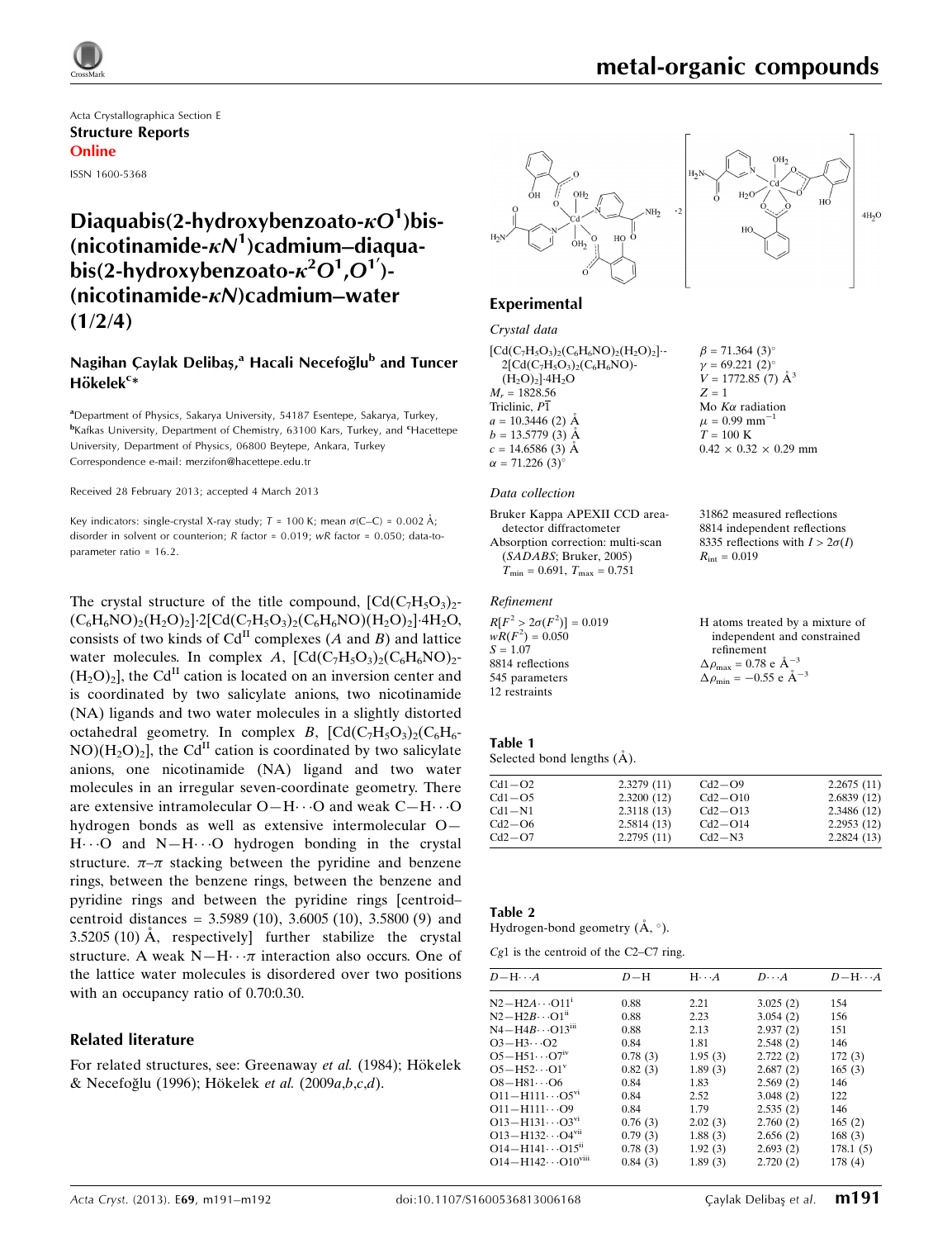## metal-organic compounds

| $D - H \cdots A$                       | $D-H$   | $H \cdots A$ | $D\cdots A$ | $D - H \cdots A$ |
|----------------------------------------|---------|--------------|-------------|------------------|
| $O15 - H15A \cdots O16A$               | 0.86(2) | 1.95(2)      | 2.764(4)    | 156(2)           |
| $O15 - H15A \cdots O16B$               | 0.86(2) | 1.93(2)      | 2.689(5)    | 146(2)           |
| $O15 - H15B \cdots O12$                | 0.84(3) | 2.08(3)      | 2.880(2)    | 159(3)           |
| $O16A - H161 \cdots O8$ <sup>vii</sup> | 0.83(5) | 2.53(5)      | 3.139(4)    | 132(4)           |
| $O16A - H162 \cdots O1^{ix}$           | 0.89(4) | 2.14(3)      | 2.965(4)    | 153(5)           |
| $O16B - H164 \cdots O8$                | 0.91(2) | 1.91(2)      | 2.748(2)    | 153(3)           |
| $C28 - H28 \cdots 06$                  | 0.95    | 2.35         | 3.101(2)    | 136              |
| $N4 - H4A \cdots Cg1$                  | 0.88    | 2.69         | 3.470(2)    | 148              |

Symmetry codes: (i)  $-x + 2, -y + 1, -z + 1$ ; (ii)  $x + 1, y, z$ ; (iii)  $-x+1, -y+1, -z+2$ ; (iv)  $x-1, y-1, z$ ; (v)  $-x, -y, -z+1$ ; (vi)  $x+1, y+1, z$ ; (vii)  $-x + 1$ ,  $-y + 1$ ,  $-z + 1$ ; (viii)  $-x + 2$ ,  $-y + 1$ ,  $-z + 2$ ; (ix)  $-x$ ,  $-y + 1$ ,  $-z + 1$ .

Data collection: APEX2 (Bruker, 2007); cell refinement: SAINT (Bruker, 2007); data reduction: SAINT; program(s) used to solve structure: SHELXS97 (Sheldrick, 2008); program(s) used to refine structure: SHELXL97 (Sheldrick, 2008); molecular graphics: ORTEP-3 for Windows (Farrugia, 2012); software used to prepare material for publication: WinGX (Farrugia, 2012) and PLATON (Spek, 2009).

The authors are indebted to Anadolu University and the Medicinal Plants and Medicine Research Centre of Anadolu University, Eskişehir, Turkey, for the use of X-ray diffractometer.

Supplementary data and figures for this paper are available from the IUCr electronic archives (Reference: XU5682).

#### References

- Bruker (2005). SADABS[. Bruker AXS Inc., Madison, Wisconsin, USA.](https://scripts.iucr.org/cgi-bin/cr.cgi?rm=pdfbb&cnor=xu5682&bbid=BB1)
- Bruker (2007). APEX2 and SAINT[. Bruker AXS Inc., Madison, Wisconsin,](https://scripts.iucr.org/cgi-bin/cr.cgi?rm=pdfbb&cnor=xu5682&bbid=BB2) [USA.](https://scripts.iucr.org/cgi-bin/cr.cgi?rm=pdfbb&cnor=xu5682&bbid=BB2)
- [Farrugia, L. J. \(2012\).](https://scripts.iucr.org/cgi-bin/cr.cgi?rm=pdfbb&cnor=xu5682&bbid=BB3) J. Appl. Cryst. 45, 849–854.
- [Greenaway, F. T., Pezeshk, A., Cordes, A. W., Noble, M. C. & Sorenson, J. R. J.](https://scripts.iucr.org/cgi-bin/cr.cgi?rm=pdfbb&cnor=xu5682&bbid=BB4) (1984). [Inorg. Chim. Acta](https://scripts.iucr.org/cgi-bin/cr.cgi?rm=pdfbb&cnor=xu5682&bbid=BB4), 93, 67–71.
- Hökelek, T., Dal, H., Tercan, B., Aybirdi, Ö. & Necefoğlu, H. (2009b). Acta Cryst. E65[, m627–m628.](https://scripts.iucr.org/cgi-bin/cr.cgi?rm=pdfbb&cnor=xu5682&bbid=BB5)
- Hökelek, T., Dal, H., Tercan, B., Aybirdi, Ö. & Necefoğlu, H. (2009c). Acta Cryst. E65[, m1037–m1038.](https://scripts.iucr.org/cgi-bin/cr.cgi?rm=pdfbb&cnor=xu5682&bbid=BB6)
- Hökelek, T., Dal, H., Tercan, B., Aybirdi, Ö. & Necefoğlu, H. (2009d). Acta Cryst. E65[, m1365–m1366.](https://scripts.iucr.org/cgi-bin/cr.cgi?rm=pdfbb&cnor=xu5682&bbid=BB7)
- Hökelek, T. & Necefoğlu, H. (1996). Acta Cryst. C52, 1128-1131.
- Hökelek, T., Yılmaz, F., Tercan, B., Gürgen, F. & Necefoğlu, H. (2009a). Acta Cryst. E65[, m1416–m1417.](https://scripts.iucr.org/cgi-bin/cr.cgi?rm=pdfbb&cnor=xu5682&bbid=BB9)
- [Sheldrick, G. M. \(2008\).](https://scripts.iucr.org/cgi-bin/cr.cgi?rm=pdfbb&cnor=xu5682&bbid=BB10) Acta Cryst. A64, 112–122.
- [Spek, A. L. \(2009\).](https://scripts.iucr.org/cgi-bin/cr.cgi?rm=pdfbb&cnor=xu5682&bbid=BB11) Acta Cryst. D65, 148–155.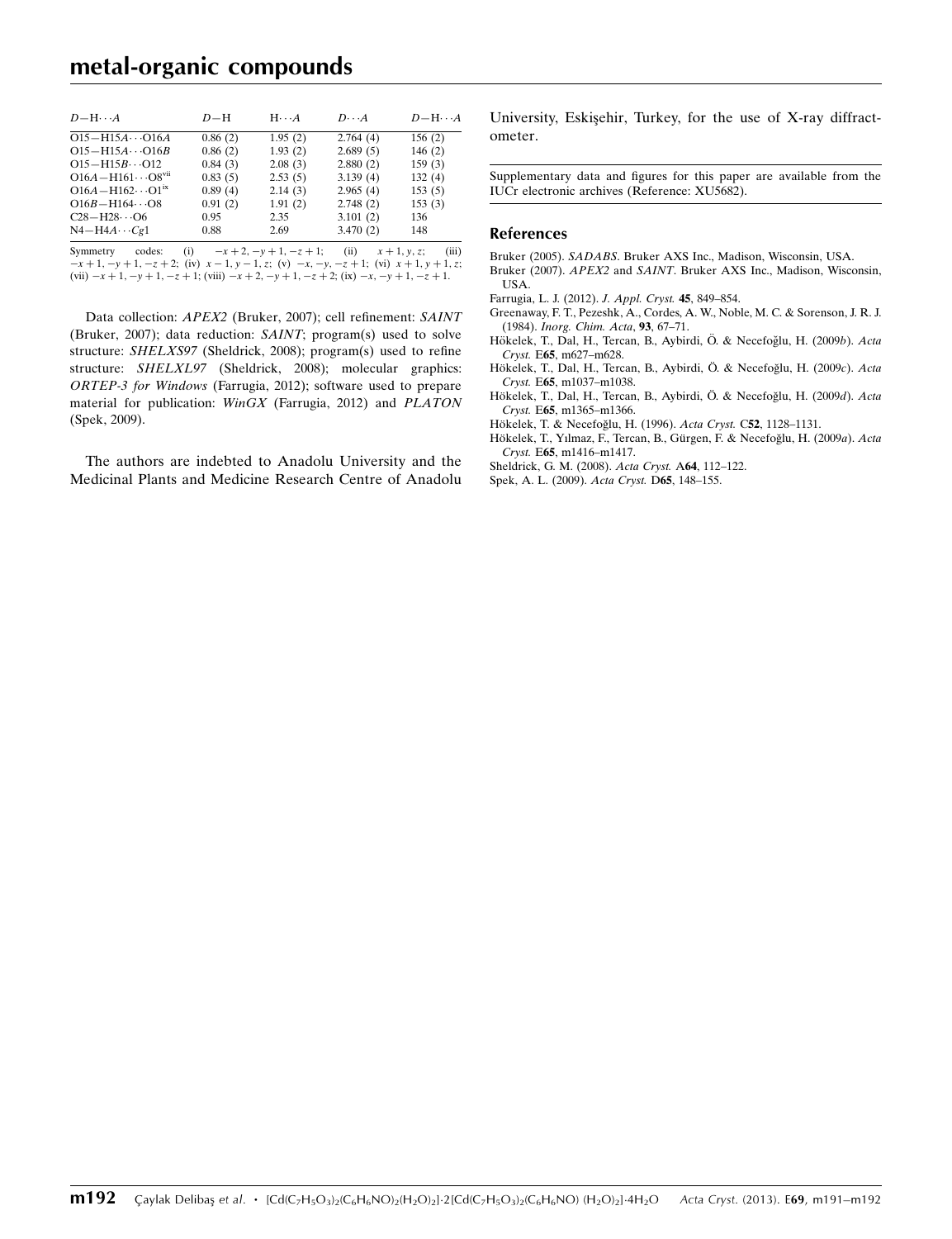# **supporting information**

*Acta Cryst.* (2013). E**69**, m191–m192 [doi:10.1107/S1600536813006168]

# **Diaquabis(2-hydroxybenzoato-***κO***<sup>1</sup> )bis(nicotinamide-***κN***<sup>1</sup> )cadmium–diaquabis- (2-hydroxybenzoato-***κ***<sup>2</sup>** *O***<sup>1</sup> ,***O***<sup>1</sup>′ )(nicotinamide-***κN***)cadmium–water (1/2/4)**

### **Nagihan Çaylak Delibaş, Hacali Necefoğlu and Tuncer Hökelek**

### **S1. Comment**

As part of our ongoing study on transition metal complexes of benzoate and nicotinamide, (NA), herein we report the synthesis and the structure of the title cocrystal diaquabis(salicylato-*κO*)bis(nicotinamide-*κN*) cadmium(II),(A), and diaquabis(salicylato-*κ*<sup>2</sup> *O*;*O*′) (nicotinamide-*κN*)cadmium(II)dihydrate, (B).

The components of the title compound,  $\left[\text{Cd}(C_7H_5O_3)_2(C_6H_6NO)\right]$  (H<sub>2</sub>O)<sub>2</sub>], (A), and  $\left[\text{Cd}(C_7H_5O_3)_2(C_6H_6NO)\right]$  $(H<sub>2</sub>O)<sub>2</sub>$ ].2(H<sub>2</sub>O), (B), are mononuclear complexes. In complex A, the Cd<sup>II</sup> cation is located on an inversion center and is coordinated by two salicylate anions, two nicotinamide (NA) ligands and two water molecules in a slightly distorted octahedral geometry (Fig. 1). In complex B, the  $Cd<sup>II</sup>$  cation is coordinated by two salicylate anions, one nicotinamide (NA) ligand and two water molecules completing the irregular seven-coordination geometry (Fig. 1). There are extensive intramolecular O—H···O and weak C—H···O hydrogen bonding, beside of the extensive intermolecular O—H···O and N  $-H \cdots$ O hydrogen bonding (Table 2) in the crystal structure.

The average Cd—O bond lengths (Table 1) are 2.3240 (12) and 2.4094 (12) Å for (A) and (B), respectively, and the Cd atoms are displaced out of the least-squares planes of the carboxylate groups: Cd1 atom for (O1/C1/O2) by 0.7250 (1) Å, Cd2 atom for  $(06/C14/O7)$  and  $(09/C21/O10)$  by  $-0.3415$  (1) and  $-0.1105$  (1) Å, respectively. In (B), the  $06-Cd2$ —O7 and O9—Cd2—O10 angles are 53.45 (4) and 51.97 (4) °, respectively. The corresponding O—M—O (where *M* is a metal) angles are 52.91 (4)° and 53.96 (4)° in  $\left[\text{Cd}(C_8H_5O_3)_2(C_6H_6N_2O)_2(H_2O)\right]$ .H<sub>2</sub>O (Hökelek *et al.*, 2009*a*), 60.70 (4)° in  $[Co(C_9H_{10}NO_2)_{2}(C_6H_6N_2O)(H_2O)_2]$  (Hökelek *et al.*, 2009*b*), 58.45 (9)° in  $[Mn(C_9H_{10}NO_2)_{2}$ - (C<sub>6</sub>H<sub>6</sub>N<sub>2</sub>O)(H<sub>2</sub>O)<sub>2</sub>] (Hökelek *et al.*, 2009*c*), 60.03 (6)° in  $[\text{Zn}(C_8H_8NO_2)_{2}(C_6H_6N_2O)_{2}]$ .H<sub>2</sub>O (Hökelek *et al.*, 2009*d*), 58.3 (3)° in  $[Zn_2(DENA)_2(C_7H_5O_3)_4]$ .2H<sub>2</sub>O (Hökelek & Necefoğlu, 1996) and 55.2 (1)° in  $[Cu(Asp)_2(py)_2]$  (where Asp is acetylsalicylate and py is pyridine) (Greenaway *et al.*, 1984).

The dihedral angles between the planar carboxylate groups and the adjacent benzene rings A (C2—C7), C (C15—C20) and D (C22—C27) are 16.26 (17), 5.32 (16) and 3.53 (12)  $^{\circ}$ , respectively, while those between rings A, B (N1/C8—C12) and C, D, E (N3/C28—C32), F (Cd2/O6/O7/C14), G (Cd2/O9/O10/C21) are A/B = 73.75 (4), C/D = 24.80 (6), C/E = 30.95 (6),  $D/E = 6.88$  (6) and  $F/G = 25.62$  (5) °.

In the crystal structure, extensive O—H···O and N—H···O hydrogen bonding (Table 2) may be effective in the stabilization of the structure.  $\pi \cdot \pi$  contacts between the pyridine and benzene rings Cg2—Cg3<sup>i</sup>, between the benzene rings Cg3—Cg3<sup>i</sup>, between the benzene and pyridine rings Cg4—Cg5<sup>ii</sup> and between the pyridine rings Cg5—Cg5<sup>ii</sup>, [symmetry codes: (i) -x, 1 - y, 1 - z, (ii) -x, 1 - y, -z, (iii) 1 - x, 1 - y, -z, where Cg2, Cg3, Cg4 and Cg5 are the centroids of the rings B (N1/C8—C12), C (C15—C20), D (C22—C27) and E (N3/C28—C32), respectively] may further stabilize the structure, with centroid-centroid distances of 3.5989 (10), 3.6005 (10), 3.5800 (9) and 3.5205 (10) Å, respectively]. A weak  $C-H\cdots\pi$  interaction also occurs in the crsytal.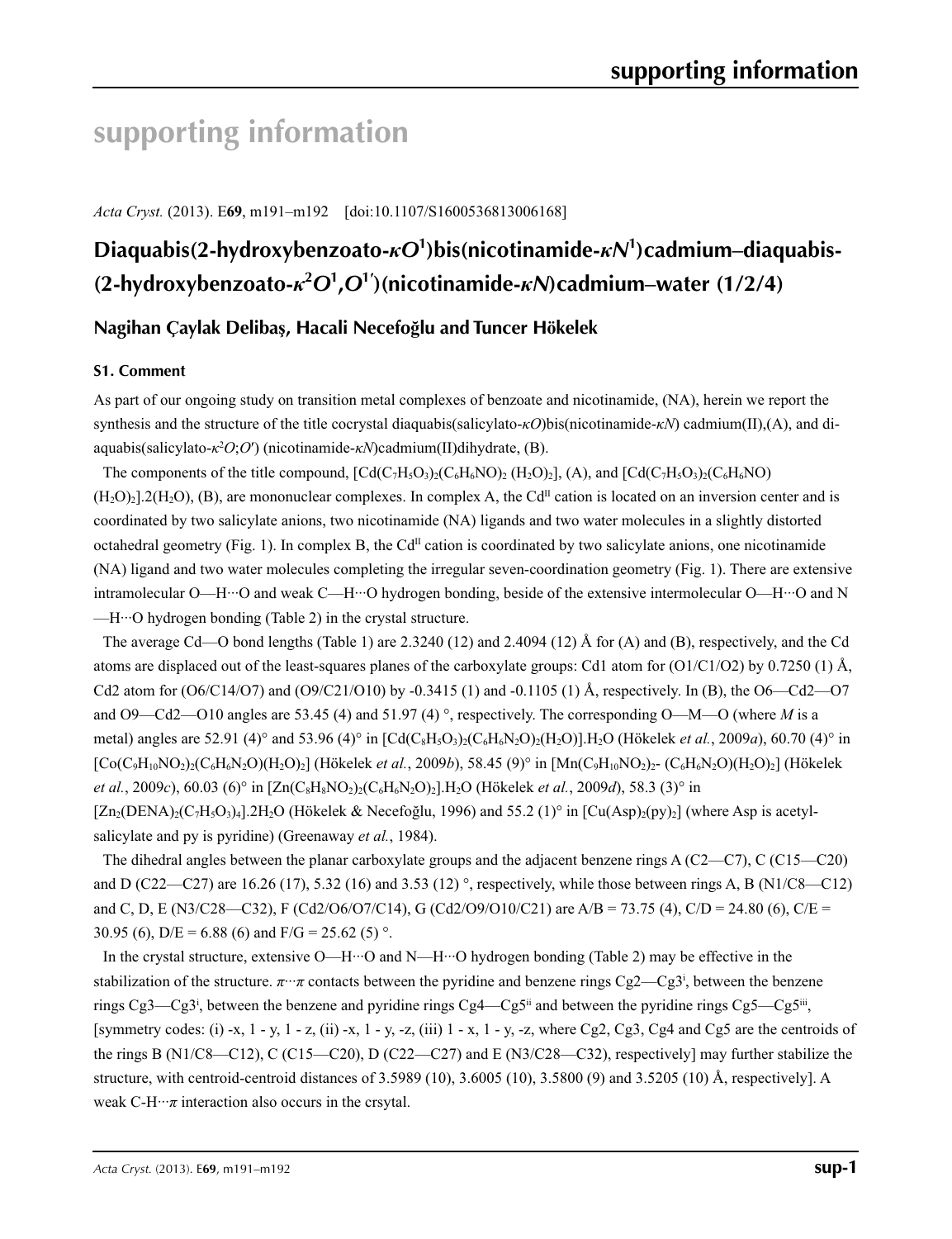### **S2. Experimental**

The title compound was prepared by the reaction of  $3C dSO<sub>4</sub>.8H<sub>2</sub>O$  (1.283 g, 5 mmol) in H<sub>2</sub>O (50 ml) and NA (1.220 g, 10 mmol) in H<sub>2</sub>O (20 ml) with sodium salicylate (1.601 g, 10 mmol) in H<sub>2</sub>O (200 ml). The mixture was filtered and set aside to crystallize at ambient temperature for two weeks, giving colorless single crystals.

### **S3. Refinement**

Water H atoms were located in a difference Fourier map and refined isotropically. The C, N and O -bound H-atoms were positioned geometrically with C—H = 0.95, N—H = 0.88 and O—H = 0.84 Å for aromatic, NH<sub>2</sub> and OH H atoms, respectively, and constrained to ride on their parent atoms, with  $U_{iso}(H) = k \times U_{eq}(C, N, O)$ , where  $k = 1.5$  for OH H-atoms and  $k = 1.2$  for all other H-atoms. During the refinement process the disordered O16A, H161, H162 and O16B, H163, H164 atoms were refined with occupancies ratios of 0.70:0.30.



### **Figure 1**

The molecular structure of the title molecule with the atom-numbering scheme. Displacement ellipsoids are drawn at the 50% probability level.Only one of the disordered water molecules is shown for clarity. Primed atoms are generated by the symmetry operator:  $(') - x, -y, -z$ .

### Diaquabis(2-hydroxybenzoato- $\kappa O^1$ )bis(nicotinamide- $\kappa N^1$ )cadmium-diaquabis(2-hydroxybenzoato- $\kappa^2 O^1$ , $O^1$ ) **(nicotinamide-***κN***)cadmium–water (1/2/4)**

| $a = 10.3446(2)$ Å                 |
|------------------------------------|
| $b = 13.5779(3)$ Å                 |
| $c = 14.6586(3)$ Å                 |
| $\alpha$ = 71.226 (3) <sup>o</sup> |
| $\beta$ = 71.364 (3) <sup>o</sup>  |
|                                    |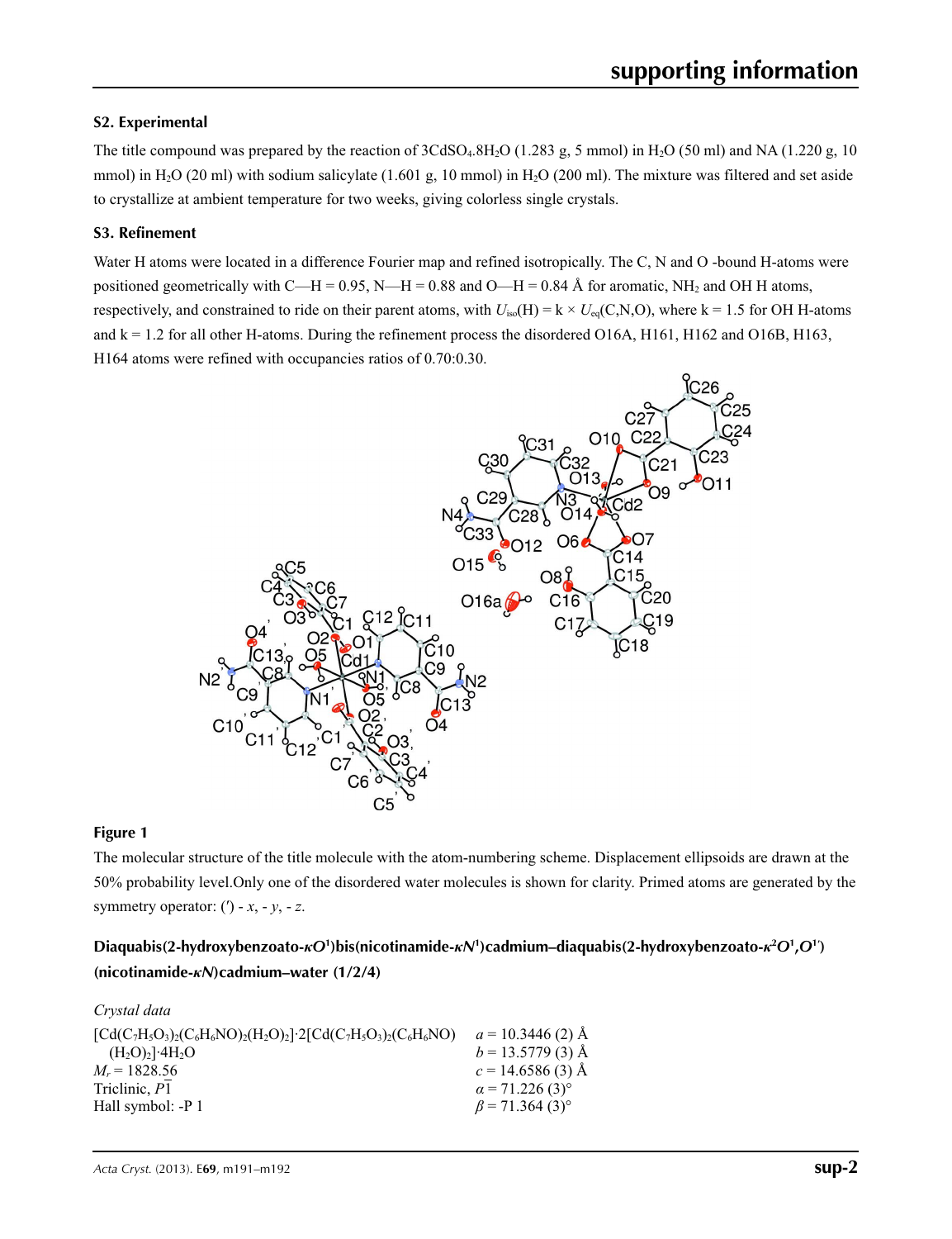$γ = 69.221(2)°$  $V = 1772.85(7)$  Å<sup>3</sup> *Z* = 1  $F(000) = 926$  $D_x = 1.713$  Mg m<sup>-3</sup> Mo *Kα* radiation, *λ* = 0.71073 Å

### *Data collection*

Bruker Kappa APEXII CCD area-detector diffractometer Radiation source: fine-focus sealed tube Graphite monochromator *φ* and *ω* scans Absorption correction: multi-scan (*SADABS*; Bruker, 2005)  $T_{\text{min}} = 0.691, T_{\text{max}} = 0.751$ 

*Refinement*

Cell parameters from 9969 reflections  $\theta$  = 2.3–28.4°  $\mu$  = 0.99 mm<sup>-1</sup>  $T = 100 \text{ K}$ Block, colorless

31862 measured reflections 8814 independent reflections 8335 reflections with  $I > 2\sigma(I)$  $R_{\text{int}} = 0.019$  $\theta_{\text{max}} = 28.4^{\circ}, \theta_{\text{min}} = 1.5^{\circ}$  $h = -13 \rightarrow 13$  $k = -17 \rightarrow 18$ *l* = −19→19

 $0.42 \times 0.32 \times 0.29$  mm

| Refinement on $F^2$                             | Secondary atom site location: difference Fourier   |
|-------------------------------------------------|----------------------------------------------------|
| Least-squares matrix: full                      | map                                                |
| $R[F^2 > 2\sigma(F^2)] = 0.019$                 | Hydrogen site location: inferred from              |
| $wR(F^2) = 0.050$                               | neighbouring sites                                 |
| $S = 1.07$                                      | H atoms treated by a mixture of independent        |
| 8814 reflections                                | and constrained refinement                         |
| 545 parameters                                  | $w = 1/[\sigma^2(F_0^2) + (0.0186P)^2 + 1.5957P]$  |
| 12 restraints                                   | where $P = (F_o^2 + 2F_c^2)/3$                     |
| Primary atom site location: structure-invariant | $(\Delta/\sigma)_{\text{max}} = 0.020$             |
| direct methods                                  | $\Delta \rho_{\text{max}} = 0.78 \text{ e A}^{-3}$ |
|                                                 | $\Delta\rho_{\rm min} = -0.55$ e Å <sup>-3</sup>   |

### *Special details*

**Geometry**. All esds (except the esd in the dihedral angle between two l.s. planes) are estimated using the full covariance matrix. The cell esds are taken into account individually in the estimation of esds in distances, angles and torsion angles; correlations between esds in cell parameters are only used when they are defined by crystal symmetry. An approximate (isotropic) treatment of cell esds is used for estimating esds involving l.s. planes.

**Refinement**. Refinement of  $F^2$  against ALL reflections. The weighted R-factor wR and goodness of fit S are based on  $F^2$ , conventional R-factors R are based on F, with F set to zero for negative  $F^2$ . The threshold expression of  $F^2 > 2 \text{sigma}(F^2)$  is used only for calculating R-factors(gt) etc. and is not relevant to the choice of reflections for refinement. R-factors based on  $F<sup>2</sup>$  are statistically about twice as large as those based on F, and R- factors based on ALL data will be even larger.

|  | Fractional atomic coordinates and isotropic or equivalent isotropic displacement parameters ( $\AA^2$ ) |  |  |  |  |  |
|--|---------------------------------------------------------------------------------------------------------|--|--|--|--|--|
|  |                                                                                                         |  |  |  |  |  |

|                 | $\mathcal{X}$  |                | Ζ           | $U_{\rm iso}*/U_{\rm eq}$ | Occ. (2) |
|-----------------|----------------|----------------|-------------|---------------------------|----------|
| Cd <sub>1</sub> | 0.0000         | 0.0000         | 0.5000      | 0.01311(4)                |          |
| Cd2             | 0.877004(11)   | 0.624380(8)    | 0.830132(7) | 0.01203(3)                |          |
| O1              | $-0.31150(13)$ | 0.19557(12)    | 0.54455(9)  | 0.0269(3)                 |          |
| O <sub>2</sub>  | $-0.16718(12)$ | 0.06304(10)    | 0.63352(8)  | 0.0180(2)                 |          |
| O <sub>3</sub>  | $-0.27174(12)$ | $-0.03188(9)$  | 0.80840(9)  | 0.0194(2)                 |          |
| H <sub>3</sub>  | $-0.2076$      | $-0.0189$      | 0.7578      | $0.029*$                  |          |
| O4              | 0.49310(12)    | 0.13733(10)    | 0.28241(8)  | 0.0201(2)                 |          |
| O <sub>5</sub>  | 0.08538(14)    | $-0.16188(10)$ | 0.60766(9)  | 0.0178(2)                 |          |
| H51             | 0.044(3)       | $-0.205(2)$    | 0.6227(19)  | $0.039(7)$ *              |          |
| H <sub>52</sub> | 0.156(3)       | $-0.184(2)$    | 0.566(2)    | $0.038(7)$ *              |          |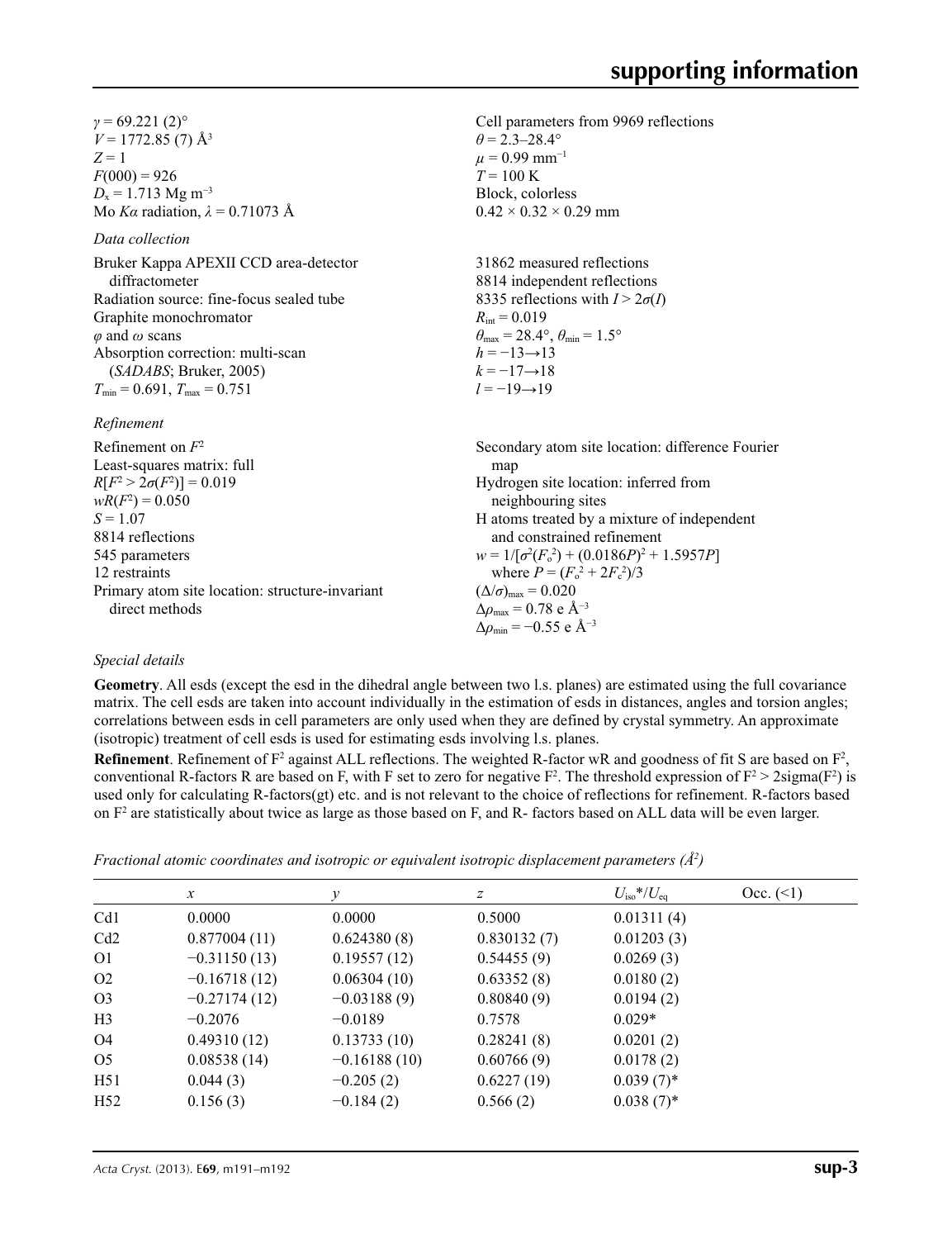| O <sub>6</sub>                   | 0.77699(14)                      | 0.61782(10)           | 0.69250(9)            | 0.0224(2)             |      |
|----------------------------------|----------------------------------|-----------------------|-----------------------|-----------------------|------|
| O <sub>7</sub>                   | 0.96639(14)                      | 0.67201(10)           | 0.66363(8)            | 0.0211(2)             |      |
| O <sub>8</sub>                   | 0.70522(15)                      | 0.59461(12)           | 0.54991(11)           | 0.0310(3)             |      |
| H81                              | 0.6944                           | 0.6014                | 0.6071                | $0.046*$              |      |
| O <sub>9</sub>                   | 0.98282(12)                      | 0.74204(9)            | 0.83579(8)            | 0.0164(2)             |      |
| O10                              | 0.90014(12)                      | 0.66520(9)            | 0.99076(8)            | 0.0182(2)             |      |
| <b>O11</b>                       | 1.13543(13)                      | 0.86917(10)           | 0.78926(8)            | 0.0189(2)             |      |
| H111                             | 1.0909                           | 0.8337                | 0.7797                | $0.028*$              |      |
| O12                              | 0.58701(14)                      | 0.36892(11)           | 0.80202(9)            | 0.0258(3)             |      |
| O13                              | 0.67334(13)                      | 0.77253(10)           | 0.84526(9)            | 0.0162(2)             |      |
| H131                             | 0.700(2)                         | 0.820(2)              | 0.8404(17)            | $0.025(6)$ *          |      |
| H132                             | 0.630(3)                         | 0.792(2)              | 0.8042(19)            | $0.031(6)$ *          |      |
| O14                              | 1.07045(13)                      | 0.47416(10)           | 0.83130(9)            | 0.0174(2)             |      |
| H141                             | 1.146(3)                         | 0.480(2)              | 0.803(2)              | $0.038(7)$ *          |      |
| H142                             | 1.078(3)                         | 0.431(2)              | 0.886(2)              | $0.035(6)$ *          |      |
| O15                              | 0.33286(16)                      | 0.49084(15)           | 0.73091(12)           | 0.0383(4)             |      |
| H <sub>15</sub> A                | 0.331(3)                         | 0.532(2)              | 0.6724(14)            | $0.056(9)*$           |      |
| H15B                             | 0.416(2)                         | 0.454(2)              | 0.736(2)              | $0.055*$              |      |
| <b>O16A</b>                      | 0.3642(4)                        | 0.5663(3)             | 0.5283(3)             | 0.0691(10)            | 0.70 |
| H161                             | 0.330(5)                         | 0.563(4)              | 0.486(3)              | $0.070*$              | 0.70 |
| H162                             | 0.377(5)                         | 0.632(2)              | 0.510(3)              | $0.070*$              | 0.70 |
| O16B                             | 0.4434(6)                        | 0.5903(5)             | 0.5461(4)             | 0.0407(12)            | 0.30 |
| H163                             | 0.478(9)                         | 0.541(6)              | 0.518(7)              | $0.055*$              | 0.30 |
| H164                             | 0.516(6)                         | 0.615(7)              | 0.543(7)              | $0.055*$              | 0.30 |
| N1                               | 0.16652(14)                      | 0.06569(10)           | 0.51738(10)           | 0.0141(2)             |      |
| N2                               | 0.59990(15)                      | 0.17238(12)           | 0.37443(10)           | 0.0201(3)             |      |
| H2A                              | 0.6712                           | 0.1831                | 0.3237                | $0.024*$              |      |
| H2B                              | 0.5985                           | 0.1786                | 0.4327                | $0.024*$              |      |
| N <sub>3</sub>                   | 0.75275(14)                      | 0.50506(10)           | 0.93253(10)           | 0.0137(2)             |      |
| N <sub>4</sub>                   | 0.47937(16)                      | 0.27600(12)           | 0.94629(11)           | 0.0205(3)             |      |
| H <sub>4</sub> A                 | 0.4403                           | 0.2514                | 0.9162                | $0.025*$              |      |
| H4B                              | 0.4640                           | 0.2578                | 1.0113                | $0.025*$              |      |
| C1                               | $-0.28699(17)$                   | 0.13245(14)           | 0.62445(12)           | 0.0171(3)             |      |
| C <sub>2</sub>                   | $-0.40629(16)$                   | 0.13224(13)           | 0.71493(11)           | 0.0146(3)             |      |
|                                  |                                  |                       |                       |                       |      |
| C <sub>3</sub><br>C <sub>4</sub> | $-0.39584(16)$<br>$-0.51546(17)$ | 0.04683(13)           | 0.79939(11)           | 0.0147(3)             |      |
| H <sub>4</sub>                   |                                  | 0.03905(13)           | 0.87677(11)<br>0.9319 | 0.0165(3)<br>$0.020*$ |      |
|                                  | $-0.5096$                        | $-0.0216$             |                       |                       |      |
| C <sub>5</sub>                   | $-0.64234(17)$                   | 0.11948(13)<br>0.1140 | 0.87315(12)           | 0.0171(3)             |      |
| H <sub>5</sub>                   | $-0.7235$                        |                       | 0.9260                | $0.021*$              |      |
| C6                               | $-0.65202(17)$                   | 0.20861(13)           | 0.79242(12)           | 0.0166(3)<br>$0.020*$ |      |
| H <sub>6</sub>                   | $-0.7381$                        | 0.2655                | 0.7914                |                       |      |
| C7                               | $-0.53499(17)$                   | 0.21351(13)           | 0.71370(11)           | 0.0159(3)             |      |
| H7                               | $-0.5424$                        | 0.2732                | 0.6578                | $0.019*$              |      |
| C8                               | 0.27348(16)                      | 0.09059(12)           | 0.44208(11)           | 0.0141(3)             |      |
| H <sub>8</sub>                   | 0.2780                           | 0.0842                | 0.3784                | $0.017*$              |      |
| C9                               | 0.37801(16)                      | 0.12524(12)           | 0.45284(11)           | 0.0133(3)             |      |
| C10                              | 0.37015(17)                      | 0.13455(12)           | 0.54640(11)           | 0.0152(3)             |      |
| H10                              | 0.4399                           | 0.1577                | 0.5567                | $0.018*$              |      |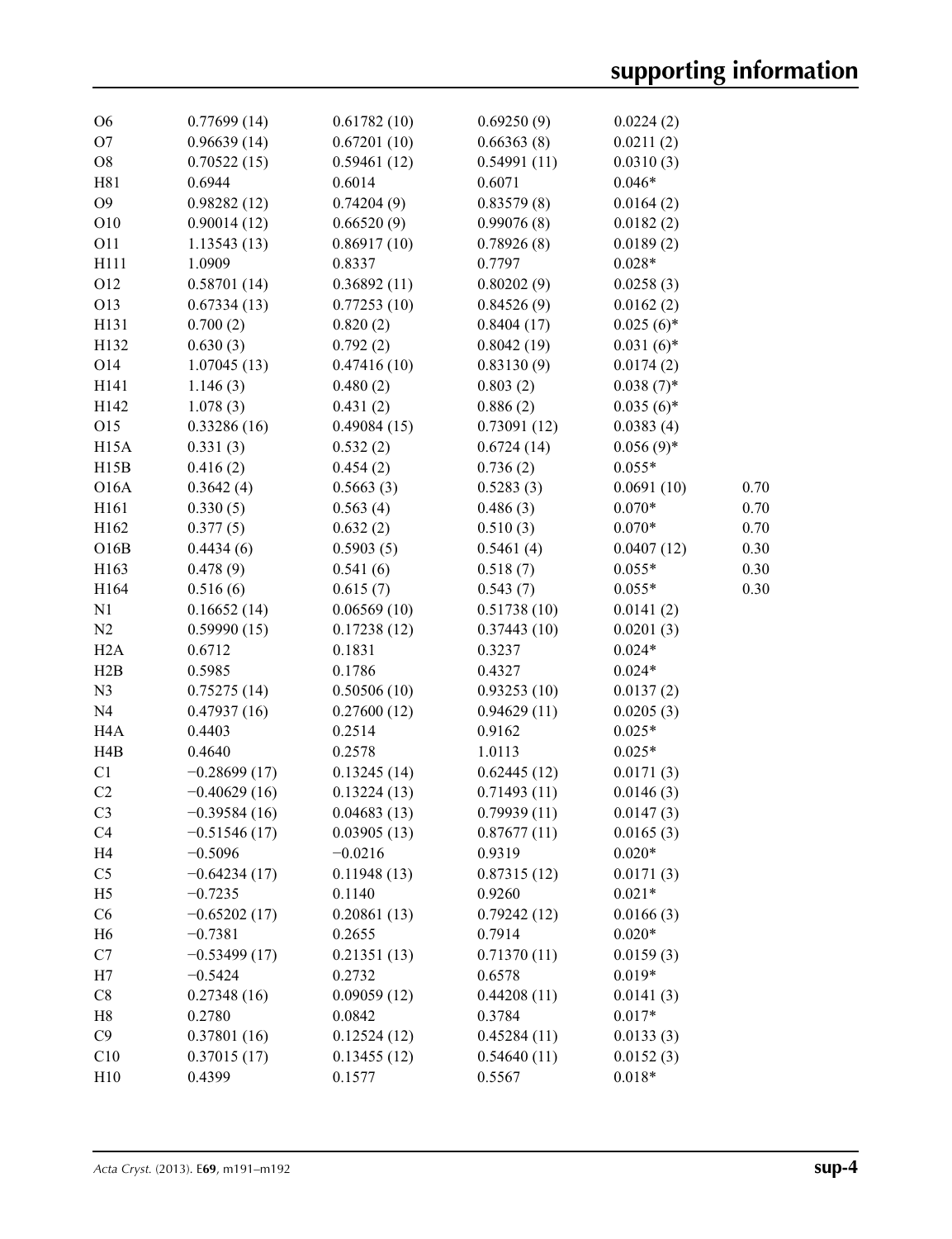| C11             | 0.25952(17)  | 0.10974(13) | 0.62432(11) | 0.0166(3) |
|-----------------|--------------|-------------|-------------|-----------|
| H11             | 0.2521       | 0.1159      | 0.6887      | $0.020*$  |
| C12             | 0.15991(17)  | 0.07589(12) | 0.60704(11) | 0.0156(3) |
| H12             | 0.0840       | 0.0592      | 0.6606      | $0.019*$  |
| C13             | 0.49426(16)  | 0.14670(12) | 0.36310(11) | 0.0149(3) |
| C14             | 0.88452(18)  | 0.64560(12) | 0.63308(11) | 0.0174(3) |
| C15             | 0.91699(18)  | 0.64417(12) | 0.52719(11) | 0.0171(3) |
| C16             | 0.82761(19)  | 0.61560(13) | 0.49183(13) | 0.0205(3) |
| C17             | 0.8645(2)    | 0.60858(14) | 0.39349(13) | 0.0255(4) |
| H17             | 0.8043       | 0.5891      | 0.3693      | $0.031*$  |
| C18             | 0.9885(2)    | 0.62997(14) | 0.33131(13) | 0.0274(4) |
| H18             | 1.0134       | 0.6242      | 0.2646      | $0.033*$  |
| C19             | 1.0772(2)    | 0.65980(15) | 0.36474(13) | 0.0255(4) |
| H19             | 1.1616       | 0.6755      | 0.3211      | $0.031*$  |
| C20             | 1.04131(19)  | 0.66644(14) | 0.46248(12) | 0.0207(3) |
| H20             | 1.1019       | 0.6864      | 0.4859      | $0.025*$  |
| C21             | 0.96738(16)  | 0.72866(12) | 0.92860(11) | 0.0130(3) |
| C22             | 1.03321(15)  | 0.79060(12) | 0.95921(11) | 0.0124(3) |
| C <sub>23</sub> | 1.11546 (16) | 0.85634(12) | 0.88791(11) | 0.0140(3) |
| C <sub>24</sub> | 1.18204(17)  | 0.90993(13) | 0.91789(12) | 0.0177(3) |
| H <sub>24</sub> | 1.2383       | 0.9537      | 0.8697      | $0.021*$  |
| C <sub>25</sub> | 1.16626(18)  | 0.89943(13) | 1.01733(12) | 0.0187(3) |
| H <sub>25</sub> | 1.2112       | 0.9366      | 1.0372      | $0.022*$  |
| C <sub>26</sub> | 1.08496 (18) | 0.83482(13) | 1.08907(12) | 0.0183(3) |
| H <sub>26</sub> | 1.0741       | 0.8280      | 1.1575      | $0.022*$  |
| C27             | 1.02046(16)  | 0.78079(13) | 1.05937(11) | 0.0150(3) |
| H27             | 0.9662       | 0.7360      | 1.1082      | $0.018*$  |
| C28             | 0.69587(16)  | 0.45880(12) | 0.89278(11) | 0.0147(3) |
| H <sub>28</sub> | 0.7059       | 0.4791      | 0.8231      | $0.018*$  |
| C29             | 0.62276(16)  | 0.38230(12) | 0.94916(11) | 0.0136(3) |
| C30             | 0.60890(16)  | 0.35230(12) | 1.05111(11) | 0.0146(3) |
| H <sub>30</sub> | 0.5601       | 0.3000      | 1.0917      | $0.018*$  |
| C31             | 0.66750(17)  | 0.39997(13) | 1.09260(11) | 0.0156(3) |
| H31             | 0.6592       | 0.3810      | 1.1621      | $0.019*$  |
| C32             | 0.73819(16)  | 0.47544(12) | 1.03128(11) | 0.0148(3) |
| H32             | 0.7782       | 0.5078      | 1.0601      | $0.018*$  |
| C33             | 0.56221(17)  | 0.34110(13) | 0.89312(12) | 0.0173(3) |
|                 |              |             |             |           |

*Atomic displacement parameters (Å2 )*

|                | $U^{11}$   | I/22       | $U^{\beta 3}$ | $U^{12}$      | $U^{13}$      | $U^{23}$      |
|----------------|------------|------------|---------------|---------------|---------------|---------------|
| Cd1            | 0.01042(7) | 0.01605(8) | 0.01411(7)    | $-0.00624(6)$ | $-0.00107(5)$ | $-0.00409(5)$ |
| Cd2            | 0.01288(6) | 0.01225(5) | 0.01173(5)    | $-0.00601(4)$ | $-0.00242(4)$ | $-0.00147(4)$ |
| O <sub>1</sub> | 0.0173(6)  | 0.0418(8)  | 0.0148(5)     | $-0.0056(6)$  | $-0.0013(5)$  | $-0.0033(5)$  |
| O <sub>2</sub> | 0.0125(5)  | 0.0234(6)  | 0.0191(5)     | $-0.0054(5)$  | $-0.0004(4)$  | $-0.0093(5)$  |
| O <sub>3</sub> | 0.0150(6)  | 0.0182(6)  | 0.0216(6)     | $-0.0033(5)$  | $-0.0025(4)$  | $-0.0037(4)$  |
| O4             | 0.0148(6)  | 0.0300(6)  | 0.0164(5)     | $-0.0068(5)$  | $-0.0036(4)$  | $-0.0060(5)$  |
| O <sub>5</sub> | 0.0169(6)  | 0.0215(6)  | 0.0154(5)     | $-0.0100(5)$  | $-0.0015(4)$  | $-0.0019(4)$  |
|                |            |            |               |               |               |               |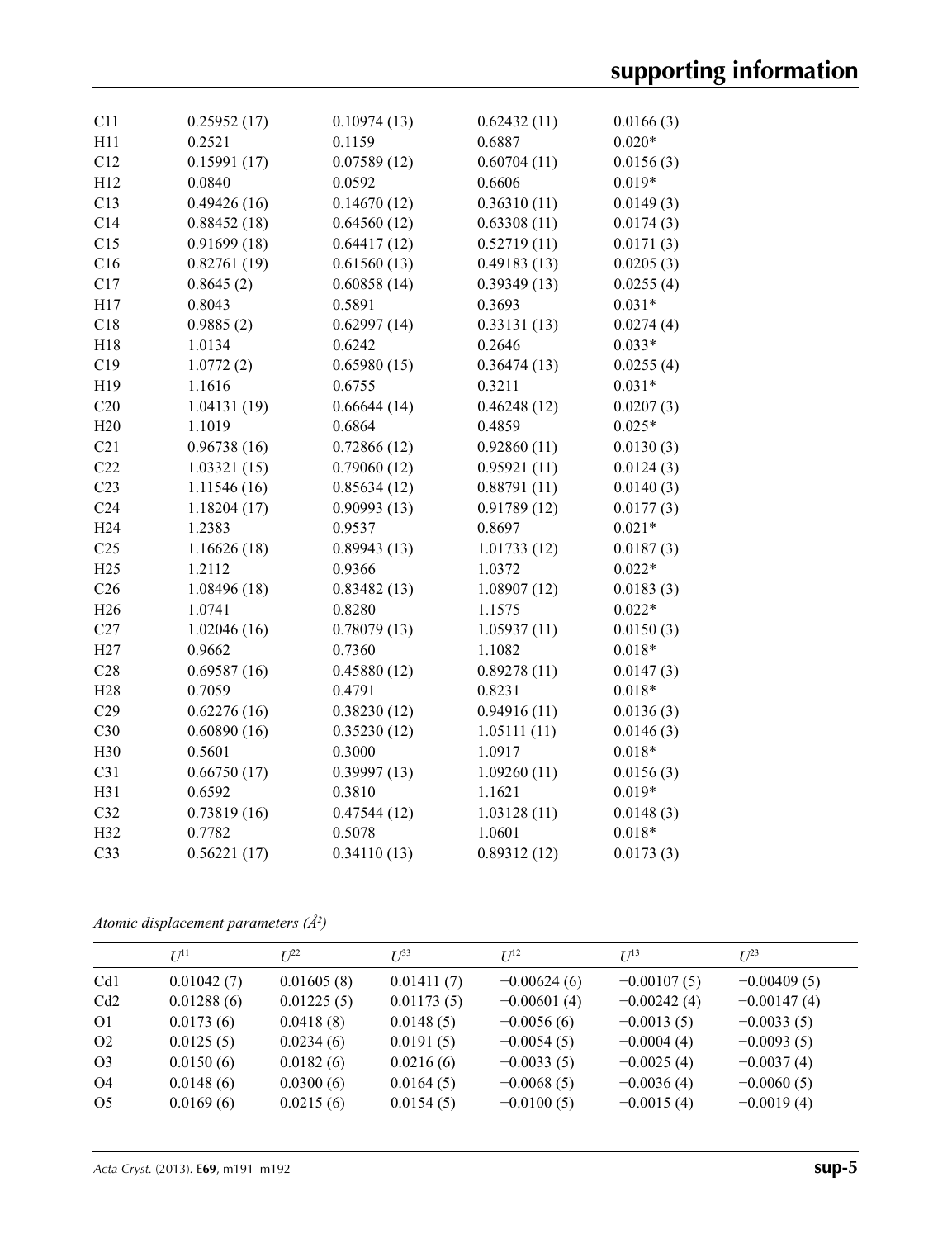| O <sub>6</sub>    | 0.0267(7)  | 0.0206(6)  | 0.0168(5) | $-0.0099(5)$  | 0.0013(5)     | $-0.0029(4)$ |
|-------------------|------------|------------|-----------|---------------|---------------|--------------|
| O <sub>7</sub>    | 0.0314(7)  | 0.0205(6)  | 0.0131(5) | $-0.0117(5)$  | $-0.0055(5)$  | $-0.0012(4)$ |
| O <sub>8</sub>    | 0.0296(7)  | 0.0337(7)  | 0.0319(7) | $-0.0148(6)$  | $-0.0089(6)$  | $-0.0023(6)$ |
| O <sub>9</sub>    | 0.0177(6)  | 0.0203(6)  | 0.0145(5) | $-0.0094(5)$  | $-0.0030(4)$  | $-0.0046(4)$ |
| O10               | 0.0191(6)  | 0.0188(6)  | 0.0190(5) | $-0.0118(5)$  | $-0.0062(4)$  | 0.0017(4)    |
| 011               | 0.0224(6)  | 0.0246(6)  | 0.0129(5) | $-0.0149(5)$  | $-0.0023(4)$  | $-0.0010(4)$ |
| 012               | 0.0301(7)  | 0.0368(7)  | 0.0179(6) | $-0.0202(6)$  | $-0.0014(5)$  | $-0.0079(5)$ |
| O13               | 0.0166(6)  | 0.0159(6)  | 0.0172(5) | $-0.0053(5)$  | $-0.0064(4)$  | $-0.0020(4)$ |
| O14               | 0.0162(6)  | 0.0175(6)  | 0.0157(5) | $-0.0047(5)$  | $-0.0033(4)$  | $-0.0006(4)$ |
| O15               | 0.0264(8)  | 0.0539(10) | 0.0326(8) | $-0.0164(7)$  | $-0.0057(6)$  | $-0.0029(7)$ |
| O <sub>16</sub> A | 0.0534(18) | 0.069(2)   | 0.066(2)  | $-0.0221(16)$ | $-0.0284(15)$ | 0.0282(16)   |
| O16B              | 0.040(3)   | 0.043(3)   | 0.036(3)  | $-0.012(3)$   | $-0.016(2)$   | 0.004(2)     |
| N1                | 0.0136(6)  | 0.0134(6)  | 0.0158(6) | $-0.0050(5)$  | $-0.0040(5)$  | $-0.0021(5)$ |
| N <sub>2</sub>    | 0.0150(7)  | 0.0312(8)  | 0.0176(6) | $-0.0129(6)$  | $-0.0009(5)$  | $-0.0061(6)$ |
| N <sub>3</sub>    | 0.0114(6)  | 0.0122(6)  | 0.0176(6) | $-0.0039(5)$  | $-0.0031(5)$  | $-0.0033(5)$ |
| N <sub>4</sub>    | 0.0248(7)  | 0.0245(7)  | 0.0193(6) | $-0.0165(6)$  | $-0.0025(6)$  | $-0.0064(5)$ |
| C <sub>1</sub>    | 0.0149(7)  | 0.0233(8)  | 0.0161(7) | $-0.0082(6)$  | $-0.0010(6)$  | $-0.0080(6)$ |
| C <sub>2</sub>    | 0.0136(7)  | 0.0183(7)  | 0.0148(7) | $-0.0069(6)$  | $-0.0014(5)$  | $-0.0070(6)$ |
| C <sub>3</sub>    | 0.0140(7)  | 0.0153(7)  | 0.0177(7) | $-0.0045(6)$  | $-0.0035(6)$  | $-0.0075(6)$ |
| C <sub>4</sub>    | 0.0188(8)  | 0.0166(7)  | 0.0156(7) | $-0.0079(6)$  | $-0.0023(6)$  | $-0.0042(6)$ |
| C <sub>5</sub>    | 0.0164(7)  | 0.0214(8)  | 0.0167(7) | $-0.0096(6)$  | 0.0017(6)     |              |
| C6                | 0.0142(7)  |            |           |               |               | $-0.0093(6)$ |
| C7                |            | 0.0192(8)  | 0.0187(7) | $-0.0046(6)$  | $-0.0029(6)$  | $-0.0086(6)$ |
|                   | 0.0165(7)  | 0.0182(7)  | 0.0155(7) | $-0.0063(6)$  | $-0.0037(6)$  | $-0.0055(6)$ |
| C8                | 0.0135(7)  | 0.0152(7)  | 0.0144(7) | $-0.0048(6)$  | $-0.0043(5)$  | $-0.0026(5)$ |
| C9                | 0.0110(7)  | 0.0120(7)  | 0.0161(7) | $-0.0026(5)$  | $-0.0043(5)$  | $-0.0019(5)$ |
| C10               | 0.0146(7)  | 0.0155(7)  | 0.0174(7) | $-0.0049(6)$  | $-0.0063(6)$  | $-0.0029(6)$ |
| C11               | 0.0187(8)  | 0.0178(7)  | 0.0140(7) | $-0.0057(6)$  | $-0.0052(6)$  | $-0.0027(6)$ |
| C12               | 0.0155(7)  | 0.0148(7)  | 0.0154(7) | $-0.0055(6)$  | $-0.0027(6)$  | $-0.0018(5)$ |
| C13               | 0.0122(7)  | 0.0138(7)  | 0.0165(7) | $-0.0021(6)$  | $-0.0040(5)$  | $-0.0018(5)$ |
| C14               | 0.0246(8)  | 0.0112(7)  | 0.0135(7) | $-0.0039(6)$  | $-0.0032(6)$  | $-0.0015(5)$ |
| C15               | 0.0234(8)  | 0.0123(7)  | 0.0130(7) | $-0.0029(6)$  | $-0.0048(6)$  | $-0.0015(5)$ |
| C16               | 0.0250(9)  | 0.0133(7)  | 0.0225(8) | $-0.0030(6)$  | $-0.0099(7)$  | $-0.0013(6)$ |
| C17               | 0.0386(11) | 0.0167(8)  | 0.0250(8) | $-0.0024(7)$  | $-0.0191(8)$  | $-0.0041(6)$ |
| C18               | 0.0436(11) | 0.0180(8)  | 0.0150(7) | 0.0017(8)     | $-0.0111(7)$  | $-0.0040(6)$ |
| C <sub>19</sub>   | 0.0307(10) | 0.0221(8)  | 0.0149(7) | $-0.0034(7)$  | $-0.0009(7)$  | $-0.0017(6)$ |
| C20               | 0.0253(9)  | 0.0185(8)  | 0.0156(7) | $-0.0048(7)$  | $-0.0042(6)$  | $-0.0024(6)$ |
| C21               | 0.0100(7)  | 0.0119(7)  | 0.0163(7) | $-0.0020(5)$  | $-0.0033(5)$  | $-0.0030(5)$ |
| C22               | 0.0097(7)  | 0.0120(6)  | 0.0151(7) | $-0.0028(5)$  | $-0.0029(5)$  | $-0.0032(5)$ |
| C <sub>23</sub>   | 0.0130(7)  | 0.0130(7)  | 0.0152(7) | $-0.0036(6)$  | $-0.0032(5)$  | $-0.0026(5)$ |
| C <sub>24</sub>   | 0.0176(8)  | 0.0149(7)  | 0.0219(8) | $-0.0085(6)$  | $-0.0047(6)$  | $-0.0017(6)$ |
| C <sub>25</sub>   | 0.0200(8)  | 0.0160(7)  | 0.0246(8) | $-0.0060(6)$  | $-0.0084(6)$  | $-0.0064(6)$ |
| C <sub>26</sub>   | 0.0197(8)  | 0.0191(8)  | 0.0166(7) | $-0.0033(6)$  | $-0.0054(6)$  | $-0.0063(6)$ |
| C27               | 0.0130(7)  | 0.0151(7)  | 0.0152(7) | $-0.0037(6)$  | $-0.0018(5)$  | $-0.0030(5)$ |
| C28               | 0.0135(7)  | 0.0150(7)  | 0.0155(7) | $-0.0047(6)$  | $-0.0016(5)$  | $-0.0042(5)$ |
| C29               | 0.0100(7)  | 0.0129(7)  | 0.0179(7) | $-0.0032(5)$  | $-0.0014(5)$  | $-0.0055(5)$ |
| C30               | 0.0116(7)  | 0.0129(7)  | 0.0181(7) | $-0.0043(6)$  | $-0.0020(5)$  | $-0.0027(5)$ |
| C <sub>31</sub>   | 0.0146(7)  | 0.0157(7)  | 0.0159(7) | $-0.0044(6)$  | $-0.0036(6)$  | $-0.0026(6)$ |
| C32               | 0.0130(7)  | 0.0147(7)  | 0.0180(7) | $-0.0041(6)$  | $-0.0049(6)$  | $-0.0039(6)$ |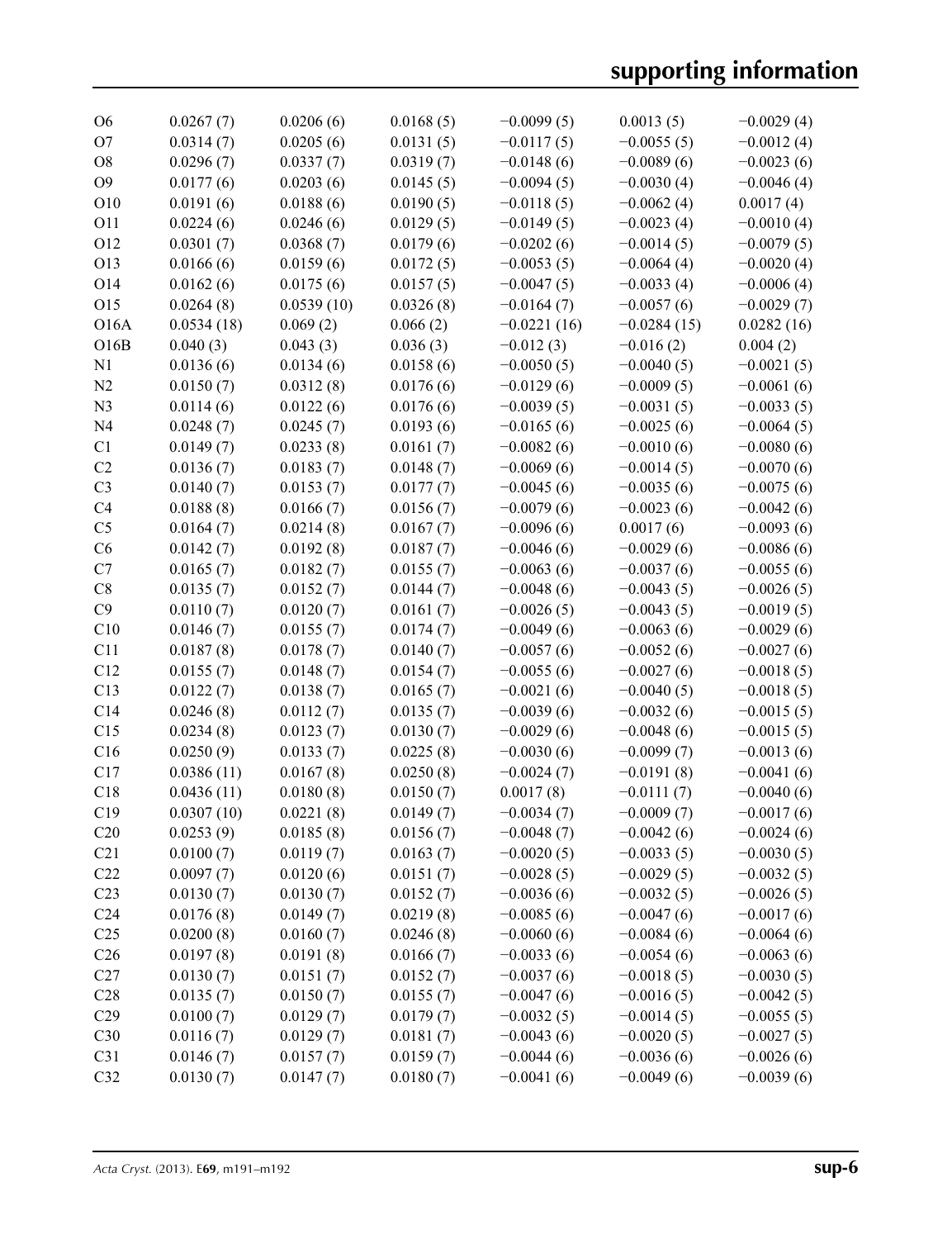| C33                                  | 0.0159(7) | 0.0191(8)  | 0.0190(7) | $-0.0069(6)$ | $-0.0016(6)$ | $-0.0075(6)$ |  |
|--------------------------------------|-----------|------------|-----------|--------------|--------------|--------------|--|
| Geometric parameters $(\AA, \theta)$ |           |            |           |              |              |              |  |
| $Cd1 - O2$                           |           | 2.3279(11) |           | $C1-C2$      |              | 1.495(2)     |  |
| $Cd1 - O2i$                          |           | 2.3279(11) |           | $C2-C7$      |              | 1.397(2)     |  |
| $Cd1 - O5$                           |           | 2.3200(12) |           | $C2-C3$      |              | 1.401(2)     |  |
| $Cd1 - O5$                           |           | 2.3200(12) |           | $C3-C4$      |              | 1.396(2)     |  |
| $Cd1 - N1$                           |           | 2.3118(13) |           | $C4 - C5$    |              | 1.381(2)     |  |
| $Cd1 - N1$ <sup>i</sup>              |           | 2.3118(13) |           | $C4 - H4$    |              | 0.9500       |  |
| $Cd2 - O6$                           |           | 2.5814(13) |           | $C5-C6$      |              | 1.394(2)     |  |
| $Cd2 - O7$                           |           | 2.2795(11) |           | $C5 - H5$    |              | 0.9500       |  |
| $Cd2 - O9$                           |           | 2.2675(11) |           | $C6 - C7$    |              | 1.384(2)     |  |
| $Cd2 - O10$                          |           | 2.6839(12) |           | $C6 - H6$    |              | 0.9500       |  |
| $Cd2 - O13$                          |           | 2.3486(12) |           | $C7 - H7$    |              | 0.9500       |  |
| $Cd2 - O14$                          |           | 2.2953(12) |           | $C8 - H8$    |              | 0.9500       |  |
| $Cd2 - N3$                           |           | 2.2824(13) |           | $C9 - C8$    |              | 1.390(2)     |  |
| $O1 - C1$                            |           | 1.249(2)   |           | $C9 - C13$   |              | 1.501(2)     |  |
| $O2 - C1$                            |           | 1.280(2)   |           | $C10-C9$     |              | 1.392(2)     |  |
| $O3 - C3$                            |           | 1.3608(19) |           | $C10 - H10$  |              | 0.9500       |  |
| $O3-H3$                              |           | 0.8400     |           | $C11 - C10$  |              | 1.385(2)     |  |
| $O4 - C13$                           |           | 1.2338(19) |           | $C11 - H11$  |              | 0.9500       |  |
| $O5 - H51$                           |           | 0.78(3)    |           | $C12 - C11$  |              | 1.384(2)     |  |
| $O5 - H52$                           |           | 0.83(3)    |           | $C12 - H12$  |              | 0.9500       |  |
| $O6 - C14$                           |           | 1.267(2)   |           | $C14 - C15$  |              | 1.485(2)     |  |
| $O7 - C14$                           |           | 1.268(2)   |           | $C15 - C20$  |              | 1.399(2)     |  |
| $O8 - C16$                           |           | 1.349(2)   |           | $C15-C16$    |              | 1.401(2)     |  |
| $O8 - H81$                           |           | 0.8400     |           | $C16 - C17$  |              | 1.394(2)     |  |
| $O9 - C21$                           |           | 1.2774(18) |           | $C17 - C18$  |              | 1.381(3)     |  |
| $O10 - C21$                          |           | 1.2535(18) |           | $C17 - H17$  |              | 0.9500       |  |
| $O11 - C23$                          |           | 1.3552(18) |           | $C18 - C19$  |              | 1.388(3)     |  |
| $O11 - H111$                         |           | 0.8400     |           | $C18 - H18$  |              | 0.9500       |  |
| $O12 - C33$                          |           | 1.232(2)   |           | $C19 - C20$  |              | 1.385(2)     |  |
| O13-H131                             |           | 0.76(2)    |           | $C19 - H19$  |              | 0.9500       |  |
| O13-H132                             |           | 0.79(3)    |           | $C20 - H20$  |              | 0.9500       |  |
| $O14 - H141$                         |           | 0.78(3)    |           | $C21 - C22$  |              | 1.489(2)     |  |
| O14-H142                             |           | 0.83(3)    |           | $C22-C27$    |              | 1.398(2)     |  |
| O15-H15A                             |           | 0.863(16)  |           | $C22-C23$    |              | 1.408(2)     |  |
| O15-H15B                             |           | 0.843(17)  |           | $C23-C24$    |              | 1.397(2)     |  |
| $O16A - O16B$                        |           | 1.108(7)   |           | $C24 - C25$  |              | 1.379(2)     |  |
| $O16A - H161$                        |           | 0.829(19)  |           | $C24 - H24$  |              | 0.9500       |  |
| O16A-H162                            |           | 0.895(17)  |           | $C25-C26$    |              | 1.396(2)     |  |
| O16A-H163                            |           | 1.08(8)    |           | $C25 - H25$  |              | 0.9500       |  |
| O16B-H162                            |           | 0.92(5)    |           | $C26-C27$    |              | 1.382(2)     |  |
| O16B-H163                            |           | 0.81(2)    |           | $C26 - H26$  |              | 0.9500       |  |
| O16B-H164                            |           | 0.909(19)  |           | $C27 - H27$  |              | 0.9500       |  |
| $N1 - C8$                            |           | 1.342(2)   |           | $C28 - C29$  |              | 1.393(2)     |  |
| $N1 - C12$                           |           | 1.343(2)   |           | $C28 - H28$  |              | 0.9500       |  |

# **supporting information**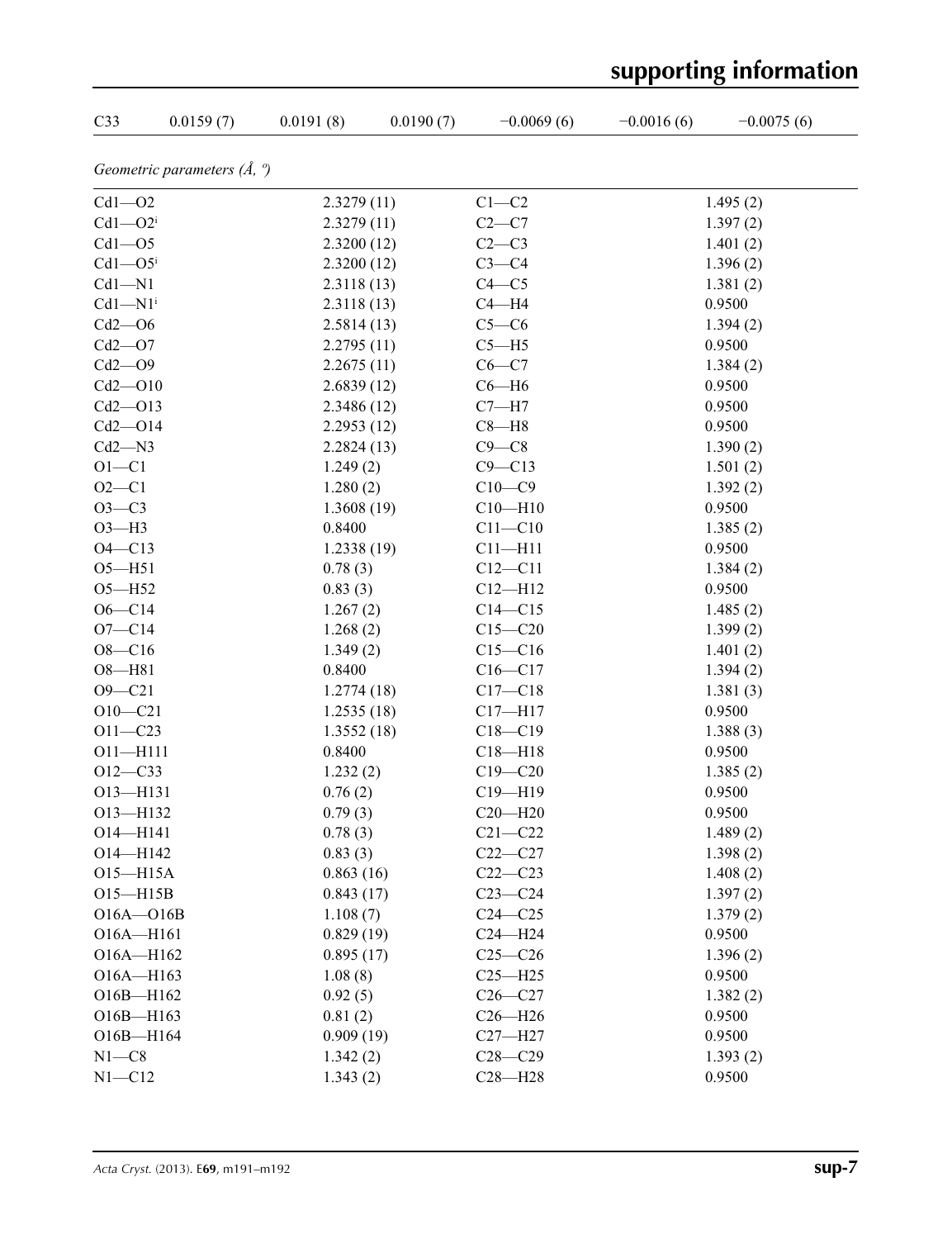| $N2 - C13$                   | 1.329(2)    | $C29 - C30$       | 1.390(2)                 |
|------------------------------|-------------|-------------------|--------------------------|
| $N2 - H2A$                   | 0.8800      | $C29 - C33$       | 1.501(2)                 |
| $N2 - H2B$                   | 0.8800      | $C30 - C31$       | 1.387(2)                 |
| $N3 - C28$                   | 1.3405(19)  | $C30 - H30$       | 0.9500                   |
| $N3 - C32$                   | 1.345(2)    | $C31 - C32$       | 1.383(2)                 |
| $N4 - C33$                   | 1.338(2)    | $C31 - H31$       | 0.9500                   |
| $N4 - H4A$                   | 0.8800      | $C32 - H32$       | 0.9500                   |
| $N4 - H4B$                   | 0.8800      |                   |                          |
|                              |             |                   |                          |
| $O2 - Cd1 - O2i$             | 180.0       | $C6-C7-C2$        | 121.19(15)               |
| $O5 - Cl1 - O2$              | 89.71 (4)   | $C6-C7-H7$        | 119.4                    |
| $O5 - Cd1 - O2$              | 90.29(4)    | $N1 - C8 - C9$    | 123.14(14)               |
| $O5 - Cd1 - O2i$             | 90.29(4)    | $N1 - C8 - H8$    | 118.4                    |
| $O5^i$ -Cd1- $O2^i$          | 89.71 (4)   | $C9 - C8 - H8$    | 118.4                    |
| $O5 - Cd1 - O5$ <sup>i</sup> | 180.00(6)   | $C8 - C9 - C10$   | 117.94(14)               |
| $N1 - Cd1 - O2$              | 91.83(4)    | $C8 - C9 - C13$   | 117.52(13)               |
| $N1^i$ -Cd1 - O2             | 88.17(4)    | $C10-C9-C13$      | 124.51(14)               |
| $N1 - Cd1 - O2i$             | 88.17(4)    | $C9 - C10 - H10$  | 120.4                    |
| $N1^i$ -Cd1--O2 <sup>i</sup> | 91.83(4)    | $C11 - C10 - C9$  | 119.25(14)               |
| $N1 - Cd1 - O5$              | 88.80 (4)   | $C11 - C10 - H10$ | 120.4                    |
| $N1$ <sup>i</sup> -Cd1--O5   | 91.20(4)    | $C10 - C11 - H11$ | 120.5                    |
| $N1 - Cd1 - O5$              | 91.20(4)    | $C12 - C11 - C10$ | 119.01(14)               |
| $N1^i$ -Cd1--O5 <sup>i</sup> | 88.80 (4)   | $C12 - C11 - H11$ | 120.5                    |
| $N1 - Cd1 - N1$ <sup>i</sup> | 180.00(5)   | $N1 - C12 - C11$  | 122.49(14)               |
| $O7 - Cd2 - O6$              | 53.45 $(4)$ | $N1 - C12 - H12$  | 118.8                    |
| $O7 - Cd2 - O13$             | 99.00(4)    | $C11 - C12 - H12$ | 118.8                    |
| $O7 - Cd2 - O14$             | 86.39(5)    | $O4 - C13 - N2$   | 121.54(15)               |
| $O7 - Cd2 - N3$              | 135.25(4)   | $O4 - C13 - C9$   |                          |
| $O9 - Cd2 - O6$              | 130.94(4)   | $N2 - C13 - C9$   | 120.59(14)<br>117.83(14) |
| $O9 - Cd2 - O7$              | 83.88 (4)   | $O6 - C14 - O7$   | 120.68(14)               |
| $O9 - Cd2 - O10$             |             | $O6 - C14 - C15$  |                          |
| $O9 - Cd2 - O13$             | 51.97(4)    | $O7 - C14 - C15$  | 119.54(15)<br>119.77(15) |
| $O9 - Cd2 - O14$             | 82.42(4)    | $C16-C15-C14$     | 120.68(15)               |
| $O9 - Cd2 - N3$              | 97.85(4)    | $C20-C15-C14$     |                          |
|                              | 140.77(4)   |                   | 120.08(15)               |
| $O13 - Cd2 - O6$             | 81.90 (4)   | $C20-C15-C16$     | 119.17(15)               |
| $O14 - Cd2 - O6$             | 101.78(4)   | $O8 - C16 - C15$  | 122.18(16)               |
| $O14 - Cd2 - O13$            | 174.60(4)   | $O8 - C16 - C17$  | 118.09(16)               |
| $N3 - Cd2 - 06$              | 85.89 (4)   | $C17 - C16 - C15$ | 119.72(17)               |
| $N3 - Cd2 - O13$             | 91.82(4)    | $C16 - C17 - H17$ | 120.0                    |
| $N3 - Cd2 - O14$             | 84.56 (5)   | $C18 - C17 - C16$ | 120.01(17)               |
| $C1 - 02 - Cd1$              | 122.27(10)  | $C18 - C17 - H17$ | 120.0                    |
| $C3 - O3 - H3$               | 109.5       | $C17 - C18 - C19$ | 121.02(16)               |
| $Cd1 - O5 - H51$             | 116.4(19)   | $C17 - C18 - H18$ | 119.5                    |
| Cd1-05-H52                   | 94.7 (18)   | $C19 - C18 - H18$ | 119.5                    |
| $H52 - 05 - H51$             | 103(3)      | C18-C19-H19       | 120.4                    |
| $C14 - 06 - Cd2$             | 85.62 (10)  | $C20-C19-C18$     | 119.16(17)               |
| $C14 - O7 - Cd2$             | 99.61 (10)  | $C20-C19-H19$     | 120.4                    |
| $C16 - 08 - H81$             | 109.5       | $C15 - C20 - H20$ | 119.5                    |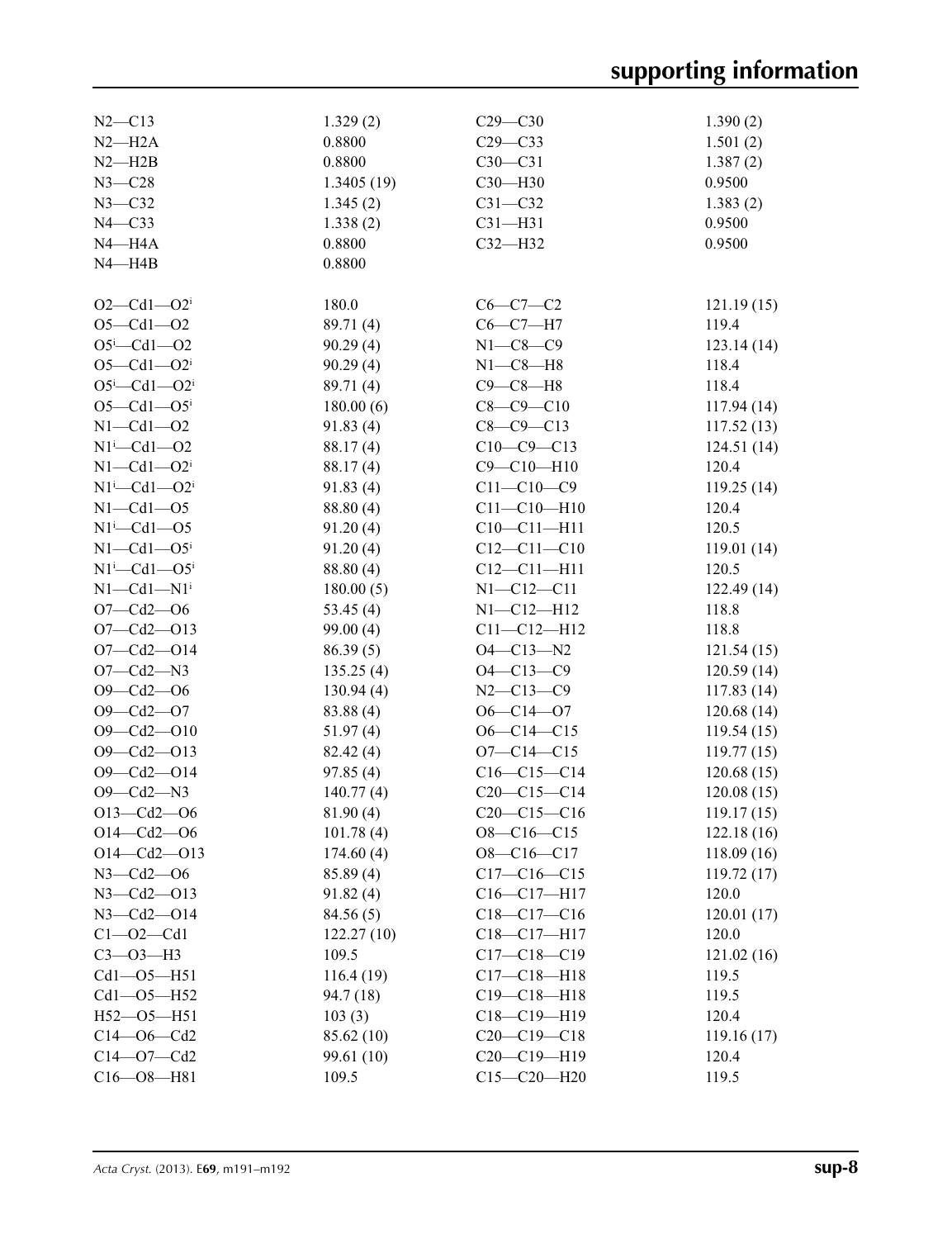| $C21 - O9 - Cd2$           | 103.02(9)     | $C19 - C20 - C15$   | 120.90(17)    |
|----------------------------|---------------|---------------------|---------------|
| $C23 - 011 - H111$         | 109.5         | C19-C20-H20         | 119.5         |
| Cd2-013-H131               | 105.6(18)     | O9-C21-C22          | 117.30(13)    |
| Cd2-013-H132               | 116.8(18)     | $O10-C21-O9$        | 120.87(14)    |
| H131-013-H132              | 105(2)        | $O10-C21-C22$       | 121.83(13)    |
| Cd2-O14-H141               | 119.8 (19)    | $C23 - C22 - C21$   | 120.72(13)    |
| Cd2-014-H142               | 117.3(17)     | $C27 - C22 - C21$   | 120.76(13)    |
| H142-014-H141              | 108(2)        | $C27 - C22 - C23$   | 118.45(14)    |
| H15A-015-H15B              | 112(3)        | $O11 - C23 - C22$   | 122.46(13)    |
| H162-O16A-H161             | 106(3)        | $O11 - C23 - C24$   | 117.49(14)    |
| H163-O16B-H164             | 106(5)        | $C24 - C23 - C22$   | 120.04(14)    |
| $C8 - N1 - Cd1$            | 122.70(10)    | $C23-C24-H24$       | 119.9         |
| $C8 - N1 - C12$            | 118.15(13)    | $C25-C24-C23$       | 120.11(14)    |
| $C12 - N1 - Cd1$           | 119.10(10)    | $C25-C24-H24$       | 119.9         |
| $C13 - N2 - H2A$           | 120.0         | $C24-C25-C26$       | 120.68(15)    |
| $C13 - N2 - H2B$           | 120.0         | C24-C25-H25         | 119.7         |
| $H2A - N2 - H2B$           | 120.0         | $C26 - C25 - H25$   | 119.7         |
| $C28 - N3 - Cd2$           | 118.96(10)    | $C25-C26-H26$       | 120.4         |
| $C28 - N3 - C32$           | 117.99(13)    | $C27-C26-C25$       | 119.19(14)    |
| $C32 - N3 - Cd2$           | 123.00(10)    | $C27 - C26 - H26$   | 120.4         |
| $C33$ -N4-H4A              | 120.0         | C22-C27-H27         | 119.2         |
|                            |               |                     |               |
| $C33 - N4 - H4B$           | 120.0         | $C26 - C27 - C22$   | 121.52(14)    |
| H4A-N4-H4B                 | 120.0         | C26-C27-H27         | 119.2         |
| $O1 - C1 - O2$             | 124.22(15)    | N3-C28-C29          | 122.91(14)    |
| $O1 - C1 - C2$             | 118.68(15)    | N3-C28-H28          | 118.5         |
| $O2 - C1 - C2$             | 117.00(14)    | C29-C28-H28         | 118.5         |
| $C3-C2-C1$                 | 121.07(14)    | $C28 - C29 - C33$   | 115.98(14)    |
| $C7-C2-C1$                 | 120.12(14)    | C30-C29-C28         | 118.44(14)    |
| $C7-C2-C3$                 | 118.61 (14)   | C30-C29-C33         | 125.56(14)    |
| $O3-C3-C2$                 | 122.00(14)    | C29-C30-H30         | 120.6         |
| $O3-C3-C4$                 | 117.82(14)    | $C31 - C30 - C29$   | 118.87 (14)   |
| $C4-C3-C2$                 | 120.17(15)    | $C31 - C30 - H30$   | 120.6         |
| $C3-C4-H4$                 | 120.0         | C30-C31-H31         | 120.5         |
| $C5-C4-C3$                 | 120.01(15)    | $C32 - C31 - C30$   | 118.99(14)    |
| $C5-C4-H4$                 | 120.0         | $C32 - C31 - H31$   | 120.5         |
| $C4-C5-C6$                 | 120.42(15)    | $N3 - C32 - C31$    | 122.80(14)    |
| $C4-C5-H5$                 | 119.8         | N3-C32-H32          | 118.6         |
| $C6-C5-H5$                 | 119.8         | C31-C32-H32         | 118.6         |
| $C5-C6-H6$                 | 120.3         | $O12-C33-N4$        | 122.50(15)    |
| $C7-C6-C5$                 | 119.38(15)    | $O12 - C33 - C29$   | 120.23(14)    |
| $C7-C6-H6$                 | 120.3         | N4-C33-C29          | 117.26(14)    |
| $C2-C7-H7$                 | 119.4         |                     |               |
| $O5 - Cd1 - O2 - C1$       | $-151.77(12)$ | $C7 - C2 - C3 - 03$ | $-176.12(13)$ |
| $O5^i$ -Cd1- $O2$ -C1      | 28.23 (12)    | $C7 - C2 - C3 - C4$ | 5.3(2)        |
| $N1 - Cd1 - O2 - C1$       | 119.44(12)    | $C1 - C2 - C7 - C6$ | 172.72(14)    |
| $N1^{i}$ - Cd1 - - O2 - C1 | $-60.56(12)$  | $C3-C2-C7-C6$       | $-2.3(2)$     |
| $O2 - Cd1 - N1 - C8$       |               | $O3-C3-C4-C5$       |               |
|                            | $-155.47(12)$ |                     | 177.09 (14)   |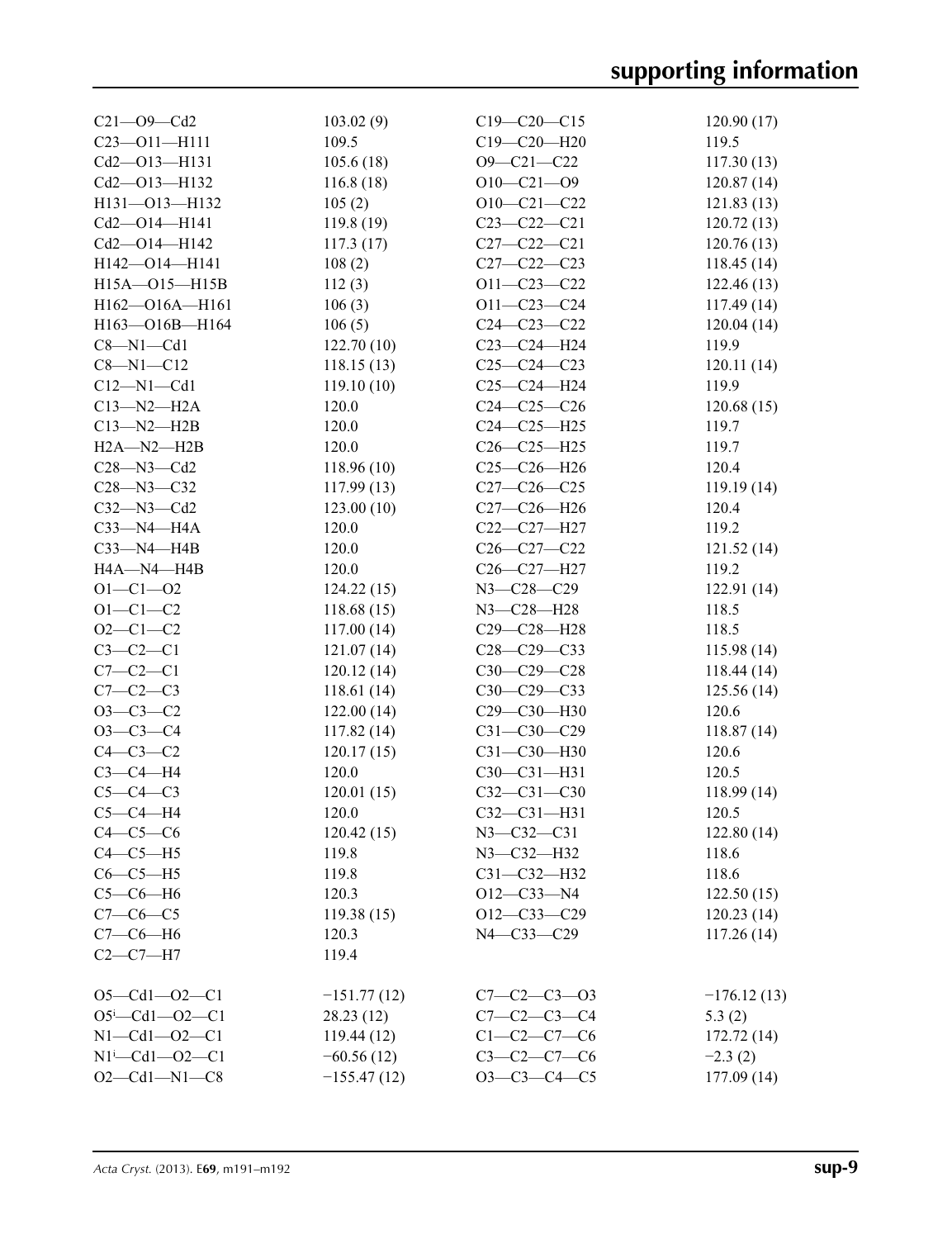| $O2^i$ -Cd1-N1-C8            | 24.53(12)     | $C2-C3-C4-C5$                                                      | $-4.3(2)$     |
|------------------------------|---------------|--------------------------------------------------------------------|---------------|
| $O2 - Cd1 - N1 - C12$        | 27.03(12)     | $C3 - C4 - C5 - C6$                                                | 0.1(2)        |
| $O2^i$ -Cd1-N1-C12           | $-152.97(12)$ | $C4 - C5 - C6 - C7$                                                | 2.9(2)        |
| $O5 - Cd1 - N1 - C8$         | 114.85(12)    | $C5-C6-C7-C2$                                                      | $-1.8(2)$     |
| $O5^{\text{i}}$ -Cd1-N1-C8   | $-65.15(12)$  | $C10-C9-C8-N1$                                                     | $-0.2(2)$     |
| $O5 - Cd1 - N1 - C12$        | $-62.64(12)$  | $C13-C9-C8-N1$                                                     | 177.96 (14)   |
| $O5^{\text{i}}$ -Cd1-N1-C12  | 117.36(12)    | $C8-C9-C13-04$                                                     | 2.5(2)        |
| $O7 - Cd2 - O6 - C14$        | 4.53(9)       | $C8 - C9 - C13 - N2$                                               | $-175.32(14)$ |
| $O9 - Cd2 - O6 - C14$        | 39.56(11)     | $C10-C9-C13-04$                                                    | $-179.50(15)$ |
| $O13-Cd2-O6-C14$             | 112.11(10)    | $C10-C9-C13-N2$                                                    | 2.7(2)        |
| O14-Cd2-O6-C14               | $-71.89(10)$  | $C11-C10-C9-C8$                                                    | $-0.3(2)$     |
| N3-Cd2-O6-C14                | $-155.46(10)$ | $C11-C10-C9-C13$                                                   | $-178.28(15)$ |
| $O6 - Cd2 - O7 - C14$        | $-4.58(9)$    | $C12-C11-C10-C9$                                                   | 0.2(2)        |
| $O9 - Cd2 - O7 - C14$        |               | $N1 - C12 - C11 - C10$                                             |               |
|                              | $-158.73(10)$ |                                                                    | 0.3(2)        |
| $O13-Cd2-O7-C14$             | $-77.43(10)$  | $O6-C14-C15-C16$                                                   | 1.9(2)        |
| $O14 - Cd2 - O7 - C14$       | 102.97(10)    | $O6-C14-C15-C20$                                                   | $-175.00(15)$ |
| N3-Cd2-O7-C14                | 24.42(13)     | $O7 - C14 - C15 - C16$                                             | $-179.77(15)$ |
| $O6 - Cd2 - O9 - C21$        | 159.44(9)     | $O7 - C14 - C15 - C20$                                             | 3.3(2)        |
| $O7 - Cd2 - O9 - C21$        | $-172.93(10)$ | $C14-C15-C16-08$                                                   | 4.0(2)        |
| $O13-Cd2-O9-C21$             | 87.11 (10)    | $C14-C15-C16-C17$                                                  | $-176.23(15)$ |
| $O14 - Cd2 - O9 - C21$       | $-87.45(10)$  | $C20-C15-C16-08$                                                   | $-179.05(15)$ |
| $N3 - Cd2 - O9 - C21$        | 3.57(13)      | $C20-C15-C16-C17$                                                  | 0.7(2)        |
| O6-Cd2-N3-C28                | 10.89(11)     | $C14-C15-C20-C19$                                                  | 176.50(16)    |
| O6-Cd2-N3-C32                | $-171.74(12)$ | $C16-C15-C20-C19$                                                  | $-0.5(2)$     |
| $O7 - Cd2 - N3 - C28$        | $-12.09(15)$  | $O8-C16-C17-C18$                                                   | 179.66 (16)   |
| $O7 - Cd2 - N3 - C32$        | 165.28(11)    | $C15-C16-C17-C18$                                                  | $-0.1(3)$     |
| O9-Cd2-N3-C28                | 172.86(10)    | $C16-C17-C18-C19$                                                  | $-0.7(3)$     |
| O9-Cd2-N3-C32                | $-9.77(16)$   | $C17-C18-C19-C20$                                                  | 1.0(3)        |
| O13-Cd2-N3-C28               | 92.64(12)     | $C18-C19-C20-C15$                                                  | $-0.4(3)$     |
| $O13 - Cd2 - N3 - C32$       | $-90.00(12)$  | $O9 - C21 - C22 - C23$                                             | $-3.4(2)$     |
| $O14 - Cd2 - N3 - C28$       | $-91.38(12)$  | $O9 - C21 - C22 - C27$                                             | 179.68(14)    |
| $O14 - Cd2 - N3 - C32$       | 85.99 (12)    | $O10-C21-C22-C23$                                                  | 176.13(14)    |
| $Cd1 - O2 - Cl - O1$         | $-21.6(2)$    | $O10-C21-C22-C27$                                                  | $-0.8(2)$     |
| $Cd1 - O2 - C1 - C2$         | 154.63(10)    | $C21 - C22 - C23 - 011$                                            | 2.0(2)        |
| $Cd2 - O6 - C14 - O7$        | $-7.63(15)$   | $C21 - C22 - C23 - C24$                                            | $-176.99(14)$ |
| $Cd2$ - $O6$ - $C14$ - $C15$ | 170.65(14)    | $C27-C22-C23-011$                                                  | 178.95(14)    |
| $Cd2 - O7 - C14 - O6$        | 8.74(17)      | $C27-C22-C23-C24$                                                  | 0.0(2)        |
| $Cd2 - O7 - C14 - C15$       | $-169.53(12)$ | $C21-C22-C27-C26$                                                  | 177.76(15)    |
| $Cd2 - O9 - C21 - O10$       | $-2.86(17)$   | $C23-C22-C27-C26$                                                  | 0.8(2)        |
| Cd2-09-C21-C22               | 176.66(11)    | $O11 - C23 - C24 - C25$                                            | $-179.63(15)$ |
| $Cd1 - N1 - C8 - C9$         | $-176.84(11)$ | $C22-C23-C24-C25$                                                  | $-0.6(2)$     |
| $C12 - N1 - C8 - C9$         | 0.7(2)        | $C23-C24-C25-C26$                                                  | 0.5(3)        |
|                              |               |                                                                    |               |
| $Cd1 - N1 - C12 - C11$       | 176.90(12)    | $C24-C25-C26-C27$                                                  | 0.2(3)        |
| $C8 - N1 - C12 - C11$        | $-0.7(2)$     | $C25-C26-C27-C22$                                                  | $-0.9(2)$     |
| Cd2-N3-C28-C29               | 177.67(12)    | N3-C28-C29-C30                                                     | $-0.3(2)$     |
| $C32 - N3 - C28 - C29$       | 0.2(2)        | N3-C28-C29-C33                                                     | 178.28(14)    |
| $Cd2$ —N3—C32—C31            | $-177.42(12)$ | C <sub>28</sub> -C <sub>29</sub> -C <sub>30</sub> -C <sub>31</sub> | 0.4(2)        |
| $C28 - N3 - C32 - C31$       | 0.0(2)        | $C33-C29-C30-C31$                                                  | $-178.11(15)$ |